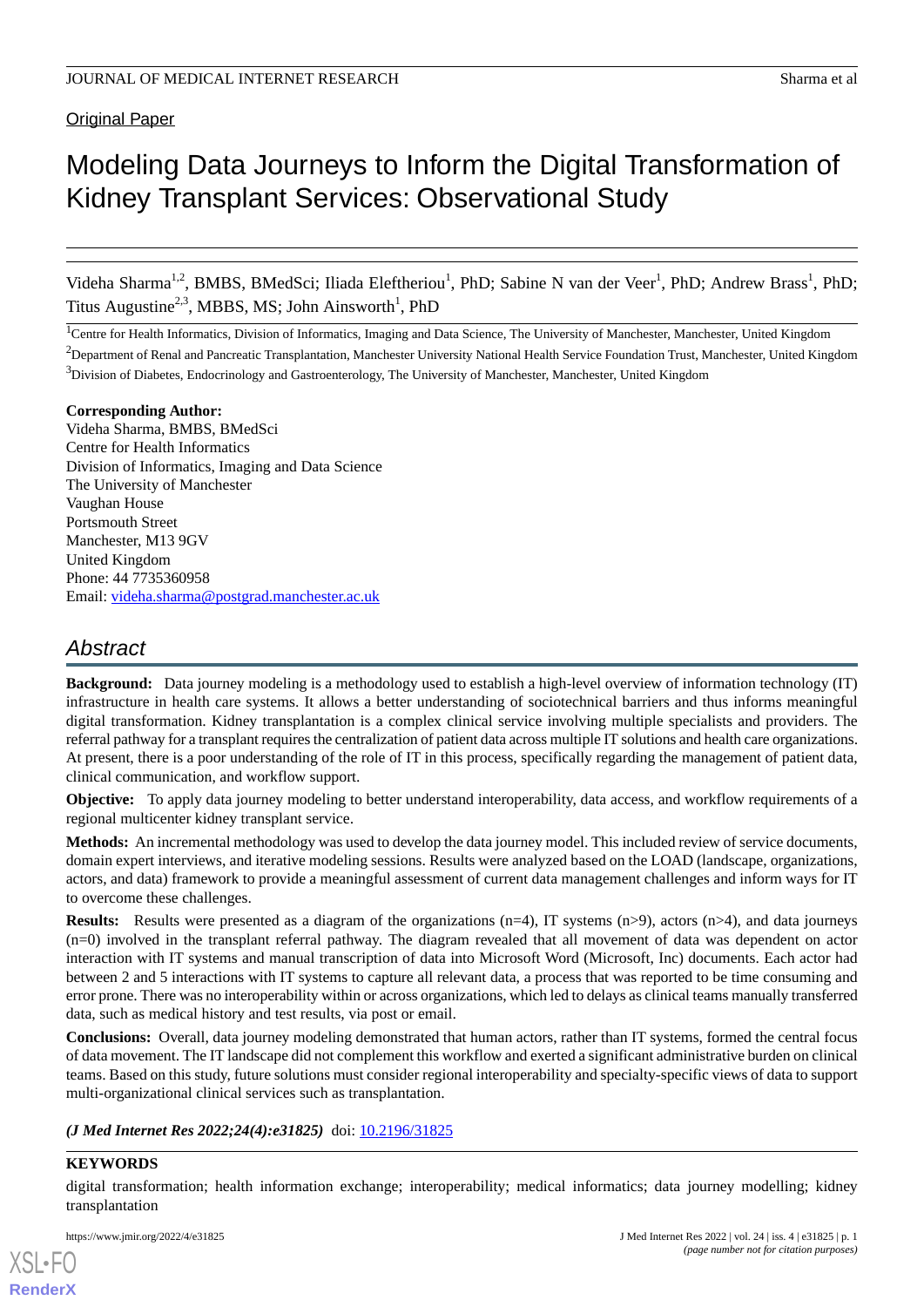# *Introduction*

Data journey modeling is an emerging methodology developed to help understand the sociotechnical challenges and boundaries of data movement as part of digital transformation [[1](#page-9-0)[,2\]](#page-9-1). It has been used successfully to identify risks and costs of information technology (IT) projects within health care systems, such as the United Kingdom National Health Service (NHS) [[3\]](#page-9-2). Specifically, data journey modeling provides a high-level overview of data entities, IT systems, manual processes, and organizations associated with a clinical service. It is a cross-collaborative methodology bridging health informaticians and clinical domain experts with the aim of producing a conceptual overview of the IT infrastructure pertinent to a clinical service. This allows a better understanding of how services are delivered from a data-centric perspective and helps inform meaningful solutions. As such, data journey modeling has been shown to identify opportunities for improving operational efficiency, data management, and patient safety, among other potential benefits [[3\]](#page-9-2). The purpose of this study was to apply data journey modeling to a specific clinical use case, kidney transplantation, that was planning to undergo digital transformation.

Kidney transplantation is a regional, multi-organizational clinical service [\[4](#page-9-3)]. It is delivered at large university hospitals (in transplant centers), which receive patients from neighboring renal referral units. This hub-and-spoke model allows a wide geographical area to be covered and is similar to other specialist services, such as cancer, genetics, and vascular services. The patient journey in transplantation is complex and requires the capture of large volumes of heterogeneous clinical data. Multiple clinical teams are involved, and patients naturally cross organizational boundaries as they transition from declining kidney function to kidney failure and ultimately to kidney transplantation. Data capture during this patient journey requires meticulous administration to prevent delays and bottlenecks [[5\]](#page-9-4). However, managing high-volume, complex clinical data across organizations is time consuming and error prone and incurs significant administrative costs. The 2014 United Kingdom Transplant First initiative recognized this, singling out "inefficient use of technology and administrative support" as one of the key barriers to timely transplantation [\[6](#page-9-5)]. The *American Journal of Transplantation* further highlighted the impact of the lack of integration of hospital-wide electronic patient records (EPRs) on kidney transplant care [\[7](#page-9-6)].

Owing to the aforementioned reasons, transplantation is a clinical area that will benefit from digital solutions to improve the management and flow of data. Health IT has been shown to successfully achieve these intended benefits; however, novel interventions are often marred by non-adoption and failure. [[8\]](#page-9-7). A lack of understanding of the technical and organizational context for change is one of the key factors limiting success [[9](#page-9-8)[,10](#page-9-9)]. Further barriers exist due to a lack of consideration of the social aspect of interventions, which rely on human input and are therefore affected by resistance to change and failure

to share perceived benefits with end users [[11\]](#page-9-10). New interventions are often developed without including end users in the requirement-gathering process, and as a result, solutions are unsuccessful at achieving their intended benefits  $[1,12]$  $[1,12]$  $[1,12]$ . In an effort to successfully overcome these challenges, data journey modeling was identified as a methodology to understand the current IT infrastructure and involve domain experts in developing potential solutions.

The transplant referral process is an integral part of the overall transplant patient journey. It depends on the capture of data from various internal and external sources at the transplant center, concluding with the patient being registered on the national organ waiting list. This study aims to understand this process from a data journey perspective. Specific objectives were to (1) map the data management processes, including the role of IT support in a regional transplant network, (2) identify challenges and categorize them based on established frameworks, and (3) use the resulting findings to suggest potential solutions.

# *Methods*

## **Overview**

We followed an iterative and incremental approach to build the data journey model with input from clinical and administrative domain experts. We used the modeling process to identify potential challenges to data management and validated the final version of the model with domain experts who were not involved in the original modeling.

## **Context**

The context for our study was the transplant center at the Manchester University NHS Foundation Trust (Manchester, United Kingdom). It is the largest kidney transplant center in the United Kingdom [[13\]](#page-9-12), receiving patients from 2 further regional renal referral units (Royal Salford NHS Foundation Trust and Lancashire Teaching Hospitals NHS Foundation Trust). The transplant center registers around 300 new patients on the national transplant waiting list every year. Patients are also under the care of a local general practice, which maintains long-term well-being through community-based medical care.

Each referral includes several hospital visits, medical tests, and clinical assessments. Multiple health care professionals are involved at different stages of the pathway. Data capture along the pathway is undertaken on a Microsoft Word (Microsoft Inc) document called the "listing form." Various sections of the listing form are populated with patient data by members of the clinical team at multiple clinical time points. The captured data include routine health care data, such as medical history, test results, and examination findings. A complete and accurate listing form is required to assess the fitness of patients for transplantation and to permit registration on the national waiting list. Once the form is completed and the patient is deemed suitable for transplantation, the form is sent to the transplantation laboratory for registration ([Figure 1](#page-2-0)).

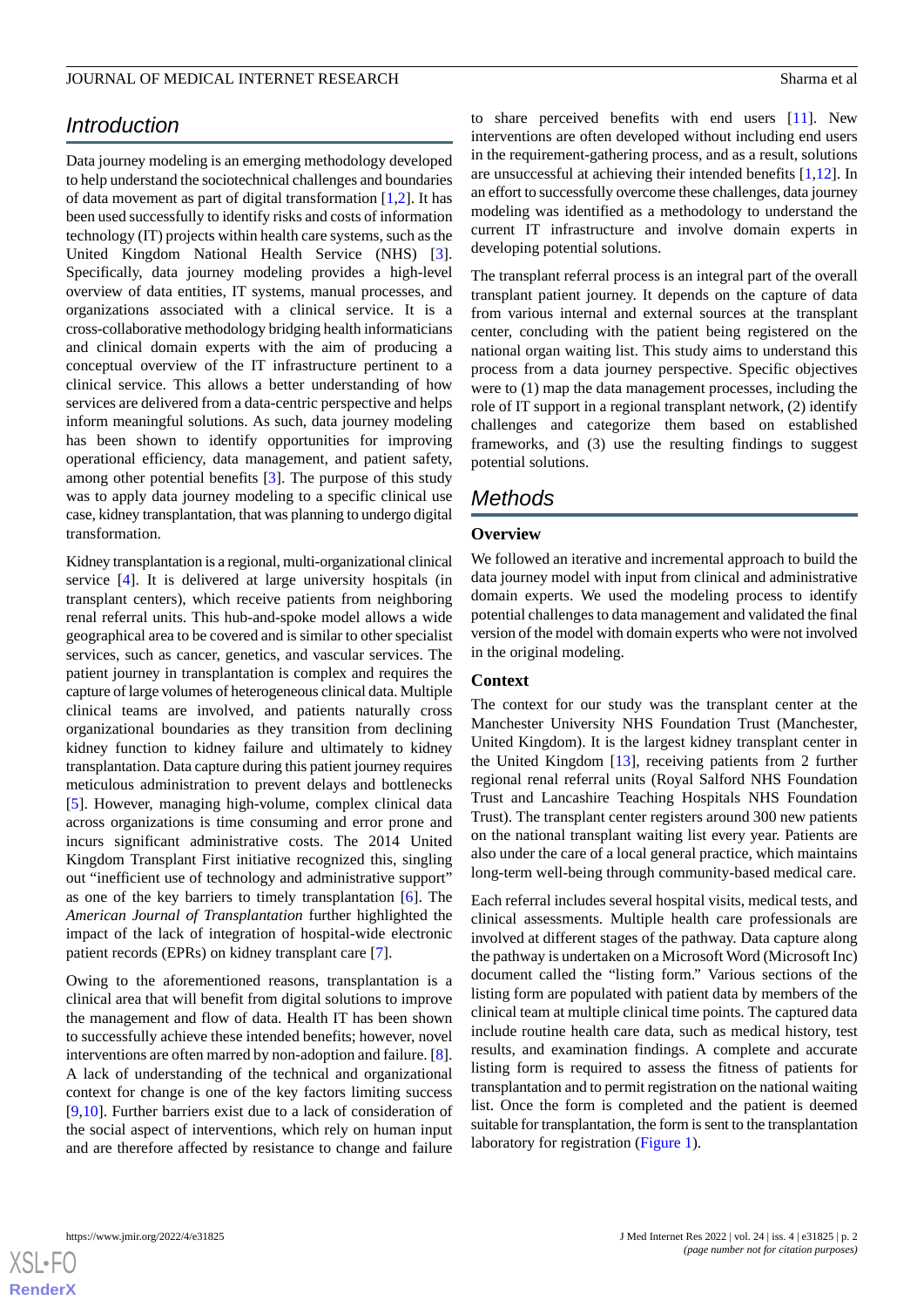<span id="page-2-0"></span>**Figure 1.** Data management in the transplant referral pathway is based on the transplant listing form.



## **Data Journey Modeling**

Data journey modeling had 3 steps, summarized in [Figure 2](#page-2-1). The aim was to establish which IT systems contained transplant-related data, which organizations were involved in delivering the service, and which individuals delivered direct care or administration (ie, which individuals were actors), and to understand the interactions of the actors with the systems. This would provide a comprehensive overview of the IT

infrastructure, the processes undertaken to extract and store data, and the data journeys, as part of the referral pathway. We then analyzed the results using an established framework, which was developed alongside data journey modeling, to help characterize our findings and draw meaningful conclusions [[1\]](#page-9-0). Finally, we evaluated the final version of the model and our findings from the modeling process with domain experts who were not originally involved in developing the methodology.

<span id="page-2-1"></span>Figure 2. Summary of data journey modeling steps with associated output of each step.



#### **Document Review**

We reviewed local written protocols pertaining to deceased donors, living donors, and transplant recipient pathways at the transplant center. We extracted all data entities routinely expected to be captured on the listing form and cross-referenced

[XSL](http://www.w3.org/Style/XSL)•FO **[RenderX](http://www.renderx.com/)**

https://www.jmir.org/2022/4/e31825 J Med Internet Res 2022 | vol. 24 | iss. 4 | e31825 | p. 3 *(page number not for citation purposes)*

which IT systems these items were stored in. We identified which other health care organizations were involved in delivering the service and drew their boundaries. Finally, we established which actors played a role in the referral pathway within the transplant center. With this information, we designed a baseline iteration of the data journey model that demonstrated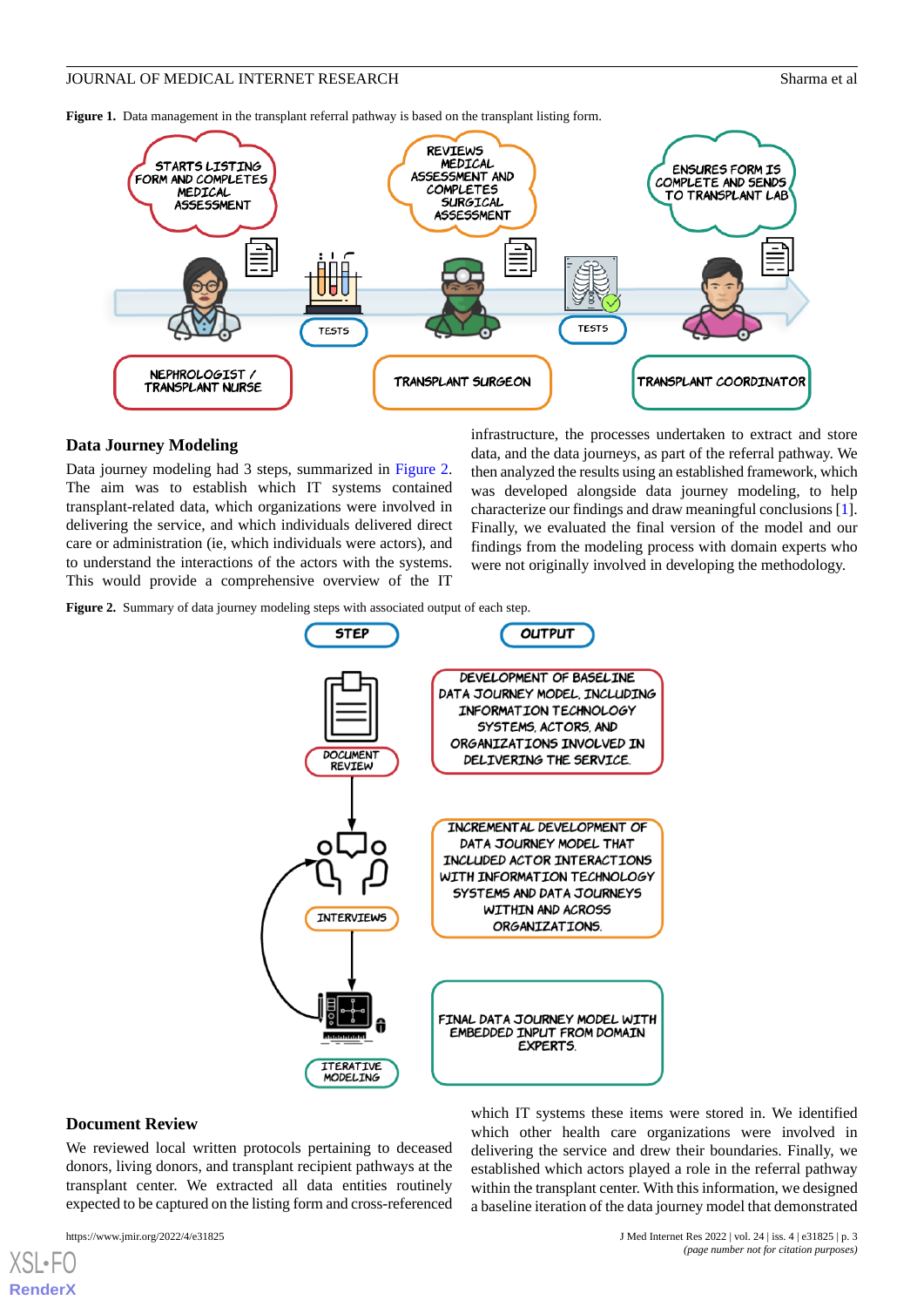the technical and organizational infrastructure but was still missing the actors and data journeys. We used Lucidchart software (Lucid Software, Inc), a web-based diagram and visual design application, to draw our model iterations.

#### **Domain Expert Interviews**

We conducted informal interviews and held small group meetings with domain experts working at the transplant center to gather information needed to further develop the model. We defined a domain expert as any member of the clinical or administrative team that was involved in direct patient care or back-office management of transplant-related data. We ensured this covered all the necessary actors identified through document review and the baseline iteration of the model. We spoke with 4 transplant coordinators, 2 nephrologists, 2 surgeons, 1 transplant assessment nurse, 2 secretaries, and 1 laboratory administrator. Domain expert interviews provided information on the processes used to extract and store data and the data journeys between IT systems and across organizational boundaries. Meetings lasted between 15 and 60 minutes; we kept written records of these meetings to increase accuracy and recall.

## **Iterative Modeling**

We followed an Agile-inspired method to develop the model, based on an incremental approach. Agile is an adaptive project methodology that relies on continuous collaboration with stakeholders to change the output based on feedback and repeated cycles of review [[14,](#page-9-13)[15](#page-9-14)]. It has been shown to successfully accomplish goals in health care projects and is well suited to the development of a model that depends on embedding feedback from domain experts to iterate a final version [\[16](#page-9-15)].

We modeled the processes that the various actors undertook in their work to deal with the key data entities and either capture and store or move data from one system to another. A total of 5 iteration sessions were held with the data journey modeler and domain experts to create the final model for analysis.

## **Analysis and External Evaluation**

We used the LOAD framework to analyze the final version of the data journey model and categorize our findings. LOAD stands for "landscape, organization, actors, and data," each denoting a dimension of IT as part of a clinical service ([Figure](#page-3-0) [3](#page-3-0)) [[1\]](#page-9-0). Using the LOAD framework ensured we comprehensively analyzed the model and associated data journeys, allowing us to identify technical barriers, such as lack of systems interoperability, and social challenges, such as manual work-arounds.

We then externally evaluated the final model by conducting semistructured interviews with domain experts who were not directly involved with model development. Interviewees included 2 transplant coordinators, 1 transplant surgeon, and 1 nephrologist. We presented them with the model and asked them if it accurately reflected the clinical workflow and data management processes at the transplant center. We prompted them to consider elements of the LOAD framework and think about how time spent on data management impacted delivery of the service and patient experience. The meetings typically lasted 30 minutes and were recorded in the form of research notes.

<span id="page-3-0"></span>**Figure 3.** LOAD framework. LOAD: landscape, organizations, actors, data.



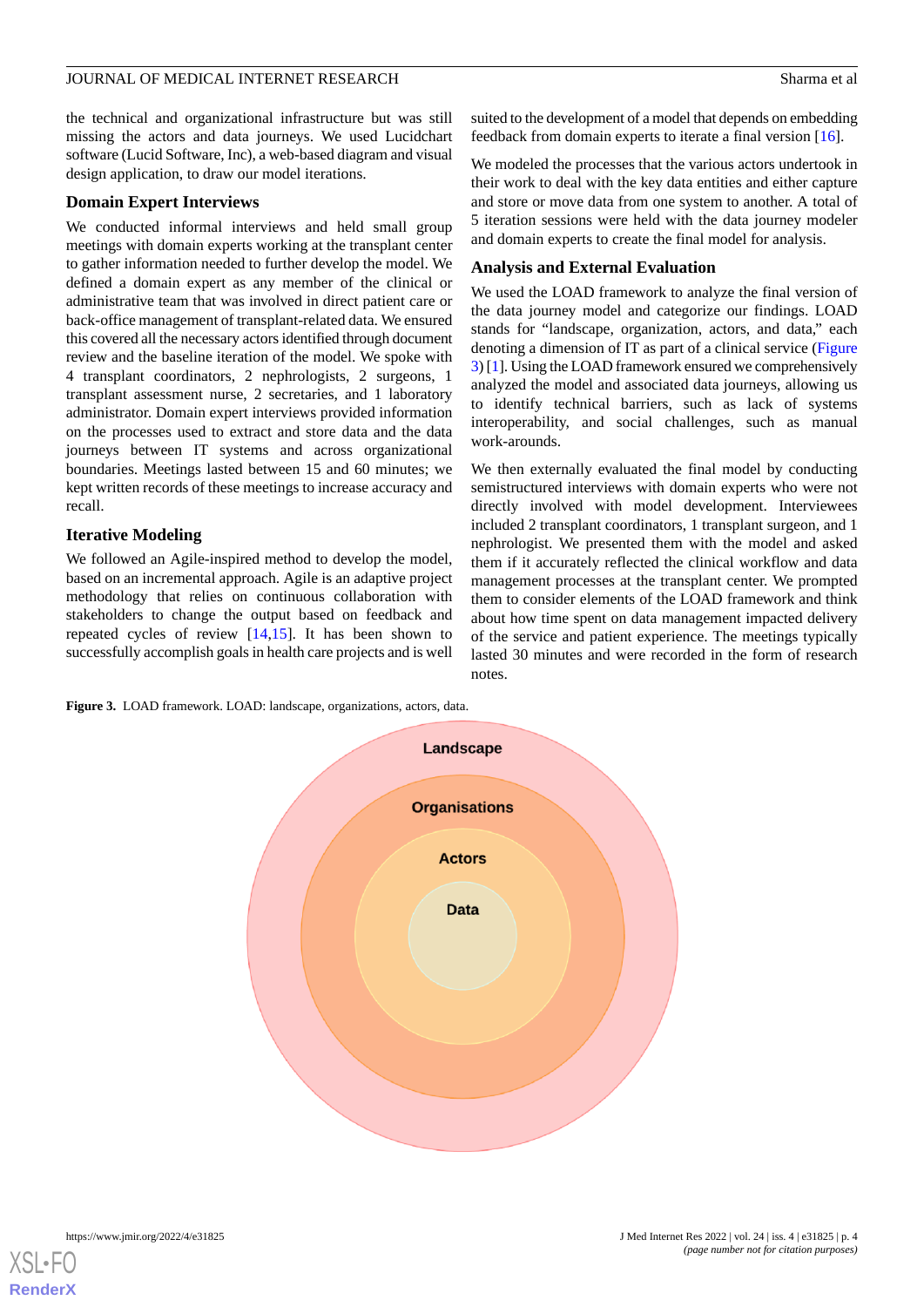# *Results*

## **Baseline Iteration of the Data Journey Model**

Based on the document review, we established the basic elements of our model. There were four organizations contributing patient data pertinent to delivering the service: 1 transplant center, 2 referring centers, and 1 general practice clinic. Within the transplant center, we identified 6 IT systems that held data related to the transplant referral pathway ([Table](#page-4-0) [1\)](#page-4-0). There were also several external IT systems outside of the organizational boundary of the transplant center that contained pertinent data. These were systems at general practice clinics containing medical history and medication data and systems at other trusts containing local medical history and results. As we did not map IT systems at other organizations in detail, we

denoted them as a single IT system, although each organization may have had multiple systems in use. Finally, once data collection along the clinical pathway was complete, the data were transferred through a web-based system called Organ Donation and Transplantation Online (developed in-house by NHS Blood and Transplant) to register the patient on the national waiting list.

We identified a total of 4 actors that played a role in managing clinical data: clinicians, transplant coordinators, secretaries, and administrators. The term "clinician" referred to multiple specialists, including nephrologists, surgeons, and transplant assessment nurses. However, as their roles were similar from a data perspective, we denoted them as "transplant clinicians" for the purposes of our model. [Figure 4](#page-5-0) demonstrates the output of document review and the first iteration of the data journey model.

<span id="page-4-0"></span>**Table 1.** Summary of all information technology systems at the Manchester University NHS Foundation Trust, their suppliers, and their clinical data management purposes. NHS: National Health Service; EPR: electronic patient record.

| System                                     | Supplier                          | Purpose                        |
|--------------------------------------------|-----------------------------------|--------------------------------|
| Chameleon EPR                              | In-house                          | Correspondence/results         |
| <b>Integrated Clinical Environment</b>     | CliniSys Group                    | Ordering tests                 |
| Picture Archiving and Communication System | General Electric Co.              | General radiology              |
| ClinicalVision 5                           | <b>Constellation Kidney Group</b> | Renal history/dialysis details |
| <b><i>xCELERA</i></b>                      | Philips NV                        | Cardiovascular imaging         |
| Shared drive                               | Microsoft Inc.                    | Transplant listing form        |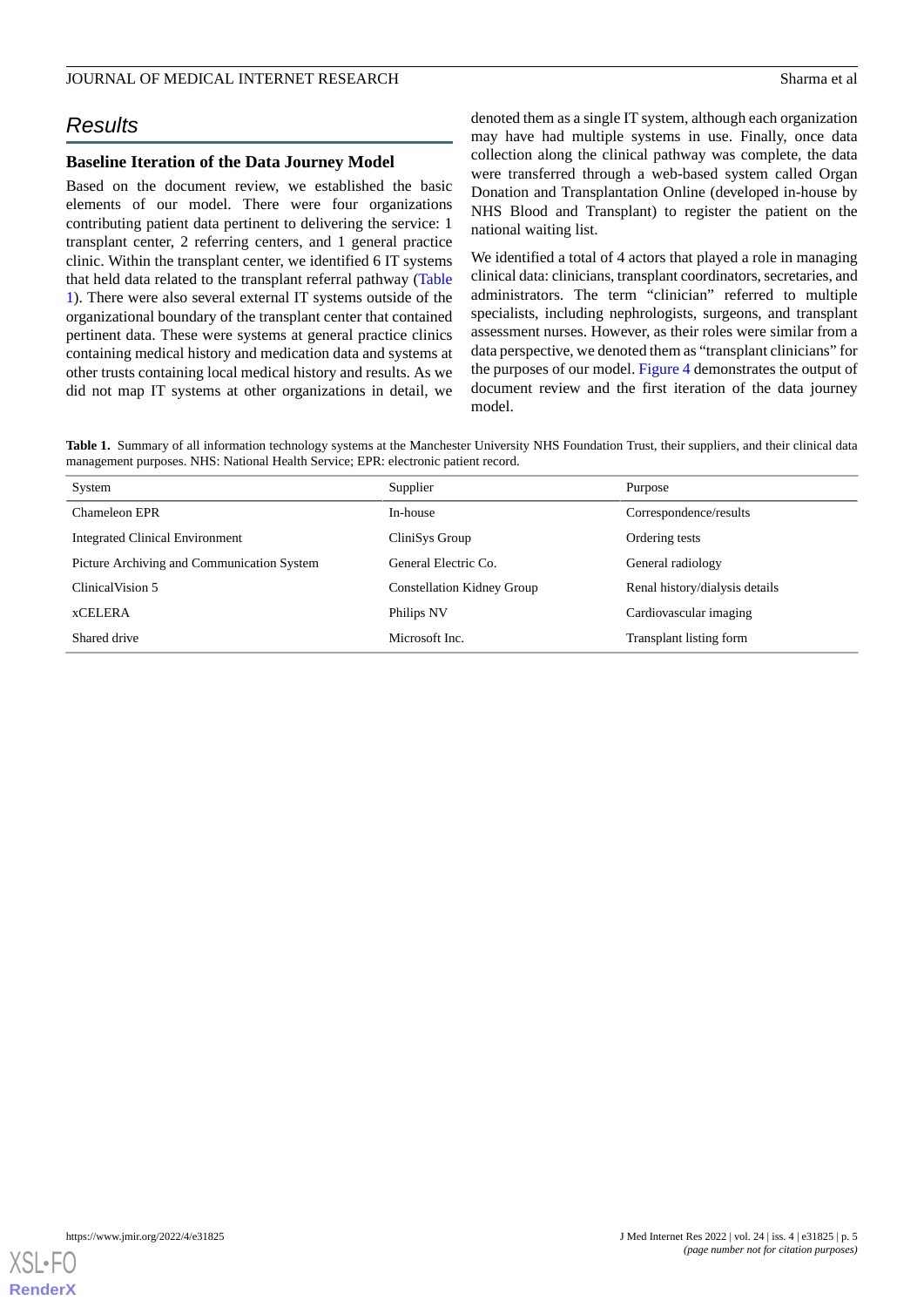<span id="page-5-0"></span>**Figure 4.** Baseline iteration of data journey model demonstrating information technology systems, organizational boundaries, and actors. CV5: Clinical Vision 5; EPR: electronic patient record; GP: general practice; ICE: integrated clinical environment; IT: information technology; NHS: National Health Service; NHSBT ODT: National Health Service Organ Donation and Transplantation; PACS: picture archiving and communication system; Tx: transplant.



## **Final Data Journey Model**

The baseline model and domain expert interviews iteratively informed actor interactions and data journeys, which were added to the model to create the final version. The organizations were rearranged, placing the transplant center at the center of the model and the other organizations around it. There were no direct data journeys between IT systems within the transplant center or between systems across organizational boundaries. It became clear that the shared drive was the central focus of data

management. This was an in-house solution resulting from the need to centrally capture and view clinical data; this need was not being met by existing systems. To complete the workflow, a minimum of 12 separate actor interactions with IT systems were necessary. Actors had the following minimal number of interactions with the IT systems: clinicians, 5 interactions; coordinators, 3 interactions; secretaries, 2 interactions; and administrators, 2 interactions. The final data journey model is shown in [Figure 5](#page-6-0)*.*

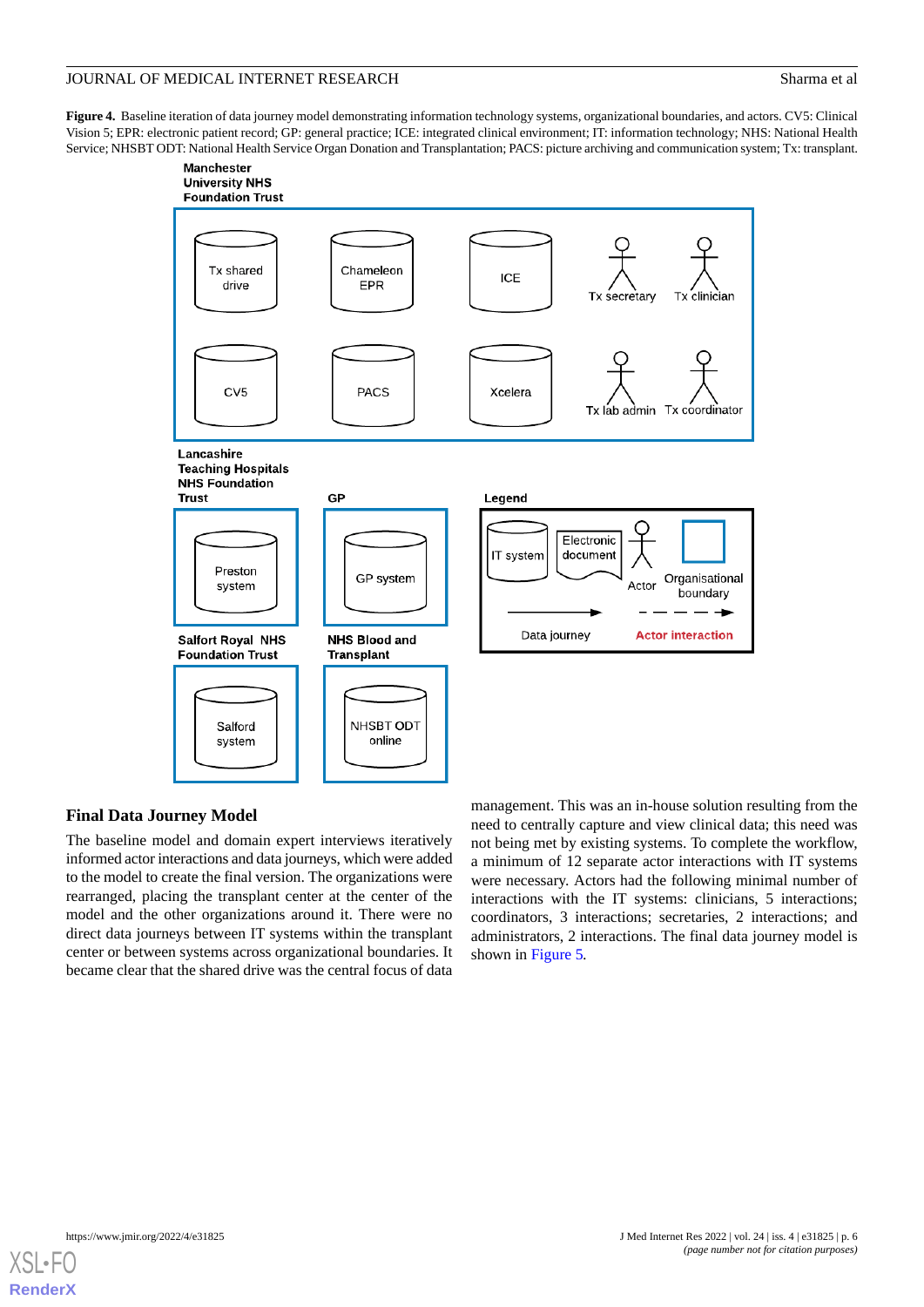<span id="page-6-0"></span>**Figure 5.** Final data journey model, demonstrating the information technology landscape and data journeys in kidney transplant referral. CV5: Clinical Vision 5; EPR: electronic patient record; GP: general practice; ICE: integrated clinical environment; IT: information technology; NHS: National Health Service; NHSBT ODT: National Health Service Organ Donation and Transplantation; PACS: picture archiving and communication system; Tx: transplant.



## **LOAD Analysis**

The final data journey model and feedback from external evaluation by domain experts allowed us to analyze findings based on the LOAD dimensions.

#### **Landscape**

The overall landscape demonstrated the complexity of the transplant referral pathway from a data perspective. The IT systems were not developed for the needs of the transplant service and have not been updated as the requirements have changed over time. A lack of interoperability across organizational boundaries raised data governance issues, and it was unclear whether data sharing between the organizations were the result of formal agreements. There was no IT system that provided a unified view of transplant data, which resulted in a work-around solution in the form of Microsoft Word documents and shared drives. This has led to a landscape where human actors, rather than IT systems, form the central focus of data movement.

#### **Organizations**

Key data were mainly stored internally within the transplant center's organizational boundary. Patient data, such as results of investigations not undertaken at the center, were stored externally at referral units and general practices. There were no direct data journeys from IT systems at external organizations to the transplant center; this data was typically transferred via post, email, or fax to the transplant coordinators. They then

[XSL](http://www.w3.org/Style/XSL)•FO **[RenderX](http://www.renderx.com/)**

manually scanned paper-based data and saved it to the shared drive alongside other electronic data. We found that two-thirds of the patients going through the pathway were from external referral units. This meant that for the majority of patients registered on the waiting list, there were no up-to-date clinical data at the transplant center. All interviewees reported that this posed a significant challenge to clinical workflow. Time was spent chasing down data from referral units and there were frequent delays due to the need for repeated requests. An additional social challenge was the lack of accountability, with clinical staff being unclear who was responsible for data being updated and accurate: the transplant center or the referral units.

#### **Actors**

Data journeys were wholly dependent on actor interaction with IT systems and manual transcription of data. Key data was stored across multiple IT systems, which led to loss of efficiency as clinicians had to log in multiple times to view and extract data. Only 2 actor groups were able to interact with the shared drive, which meant that in their absence a patient would not be able to progress along the listing pathway. Domain experts reported that this created a bottleneck for the overall data journey and resulted in patient delays. Due to the impracticality of switching between multiple applications to access and transcribe data, actors reported using heuristic work-arounds, such as the use of 2 devices (eg, laptop and desktop). However, from interviews it emerged that there was variation in digital aptitude, and actors reported a range of experiences of interacting with the systems.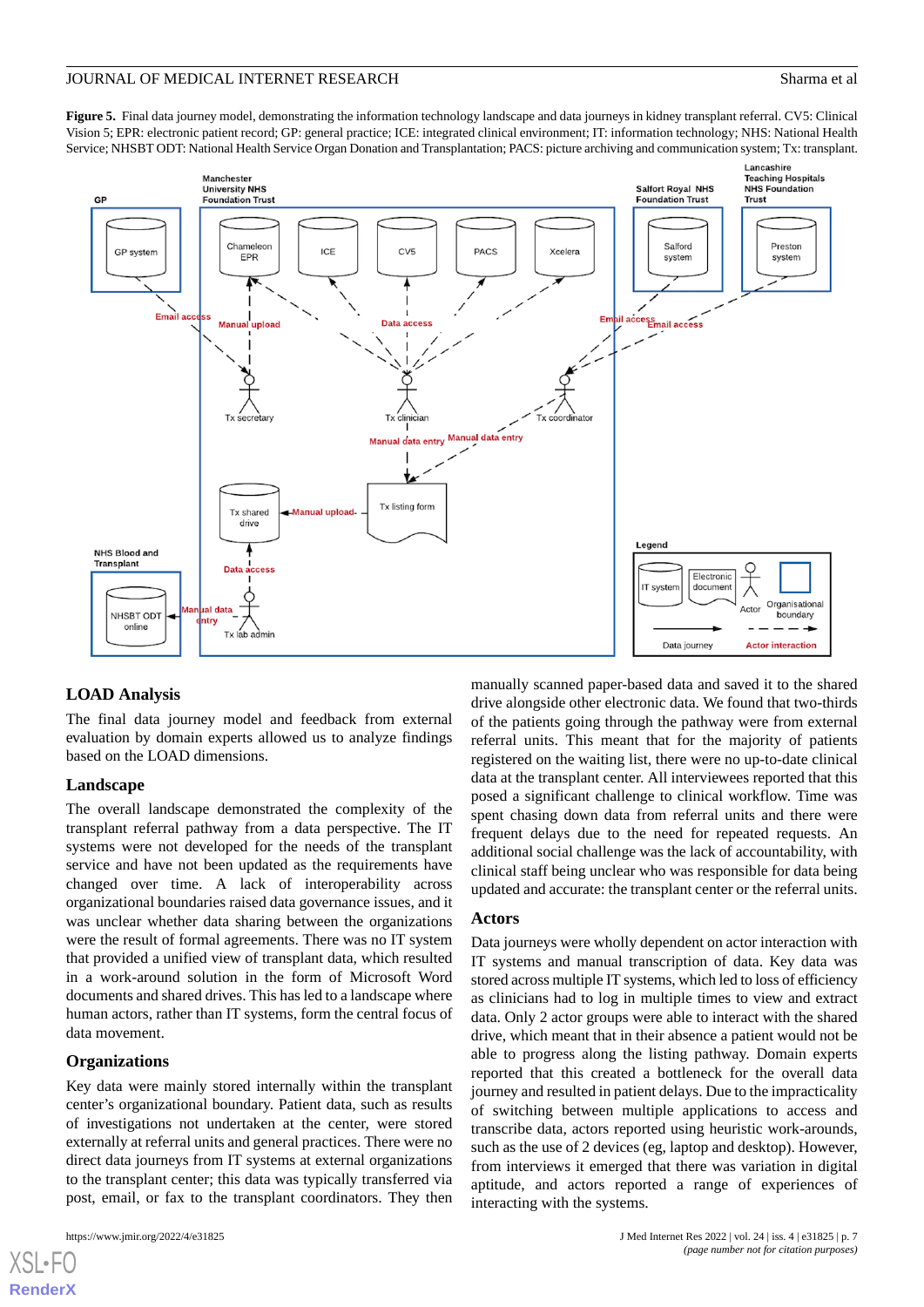#### **Data**

We found that the listing form included a total of 247 data fields that needed to be populated. All required data were stored in the 5 IT systems of the transplant center and in the systems of the general practice or referral centers. There were no data journeys between IT systems or from systems to the transplant shared drive. To move data to the shared drive, clinicians had to access the different systems and transcribe (ie, type) clinical data into the relevant fields and save the form in the designated shared folder. The file name was saved as the patient's first and last name. All data required to populate the form were in electronic format. Data were directly transcribed without any clinical expertise required for transformation or manipulation. Domain expert interviews revealed that transcription errors and incomplete data fields were a source of both patient risk and delays in the listing pathway. There was also no current way of confirming data accuracy or obliging data completion. Interviewees further expressed their frustration at the time-consuming nature of the tasks, which detracted from time spent with patients.

## **Risk Mitigation Strategies**

The above findings suggest that a regional solution with an agreed data sharing and governance contract would help mitigate the risks of the current fragmented landscape. A need has emerged for a central clinical data repository with a user interface accessible at the transplant center and referral units. Considering the range of multi-disciplinary actors involved in the transplant referral pathway, the user interface will have to be adaptable and easy to operate in order to lower barriers to adoption. Technically, such a solution would benefit from being web based and from using cloud storage to provide security and safe access across organizational boundaries. Interoperability and open data standards would underpin this integration of data across IT systems. Critically, a deep understanding of needs and requirements, as provided through the results of this study, should drive the development of solutions to achieve the intended benefits. This also holds true for health IT projects in other clinical domains, demonstrating the value of this methodology.

## *Discussion*

## **Principal Findings**

This study applied data journey modeling to evaluate the kidney transplant referral pathway and successfully identified the data, IT systems, actors, and organizations involved, as well as the relationship between them. This has provided an overview of the data landscape and highlighted the complexity of data administration, as well as the lack of data flow. We found that clinical staff must undertake cumbersome manual processes to summarize and visualize data from multiple IT systems. Work-arounds have been created in the absence of a meaningful solution to address the needs and requirements of the clinical workflow. The lack of interoperability and central access to relevant data increases the effort and time required to complete transplant referral, which can delay patients'registration on the transplant list.

#### **Relation to Other Studies**

This is the first study to apply data journey modeling to transplant services. Previous studies have highlighted the complexity of kidney transplantation from a clinical management perspective. These recommended the use of IT solutions, such as business process management technology, to lower management costs [[17\]](#page-9-16). Our study has established the dependence on manual processes to administer data, which is likely to incur management costs. The current data landscape strictly serves a documentation process, and does not provide any process support. Experience across the European Union shows that contemporary IT systems and EPR systems must provide functionality beyond data capture to better support the needs of clinical services [[18\]](#page-10-0).

This study found that data journeys in the transplant pathway naturally crossed specialty and organizational boundaries. However, with the absence of interoperability there was a dependence on actor interaction to share data. In other clinical areas, access to data across organizational boundaries continues to be a significant challenge [\[19](#page-10-1)]. The introduction of a national EPR system in Finland has facilitated implementation of digital pathways across nephrology and transplantation [\[20](#page-10-2)]. However, larger nations with more heterogeneous populations and geographical variations face challenges in harmonizing fragmented health care data [[21\]](#page-10-3). Data journey modeling, such as that performed in this study, confirms that interoperability remains one of the key barriers to meaningful digital transformation.

#### **Implications for Practice and Future Concepts**

Data journey modeling showed that during the referral pathway, clinicians are not required to transform or manipulate any data in order to complete the form—thus the IT challenge is one of summarizing and viewing relevant information in a format that allows seamless and enhanced clinical decision-making. In the United Kingdom, general practices recognize the value of early, customized viewing of clinical data, and primary-care IT systems are more intuitive for clinicians' use [\[22](#page-10-4)]. However, in the hospital setting, a paradox exists in which IT systems commonly detract from patient contact due to dependence on user interaction to view data [\[23](#page-10-5),[24\]](#page-10-6). An early study by Zeng et al [\[25](#page-10-7)] evaluated concept-oriented views of clinical data versus traditional chronological presentation of data, such as in current EPRs. They demonstrated that visualizing data in their clinical context, such as the disease or organ system, reduced information overload and increased the accuracy of data retrieval. Based on the data fields identified in this study, for kidney transplantation this would include presenting a single-screen summary of relevant demographics, as well as medical and social history, with details pertinent to dialysis and previous surgeries. This would allow clinicians to focus on the patient at the time of an encounter, and add relevant clinical details not previously recorded in any IT system to the patients' record, such as residual urine output, exercise tolerance, or examination findings [[26\]](#page-10-8).

Findings from this study highlight the technical requirements for a transplant-specific solution with a regional, integrated data store that spans the relevant organizations with an application

```
XS\cdotFC
RenderX
```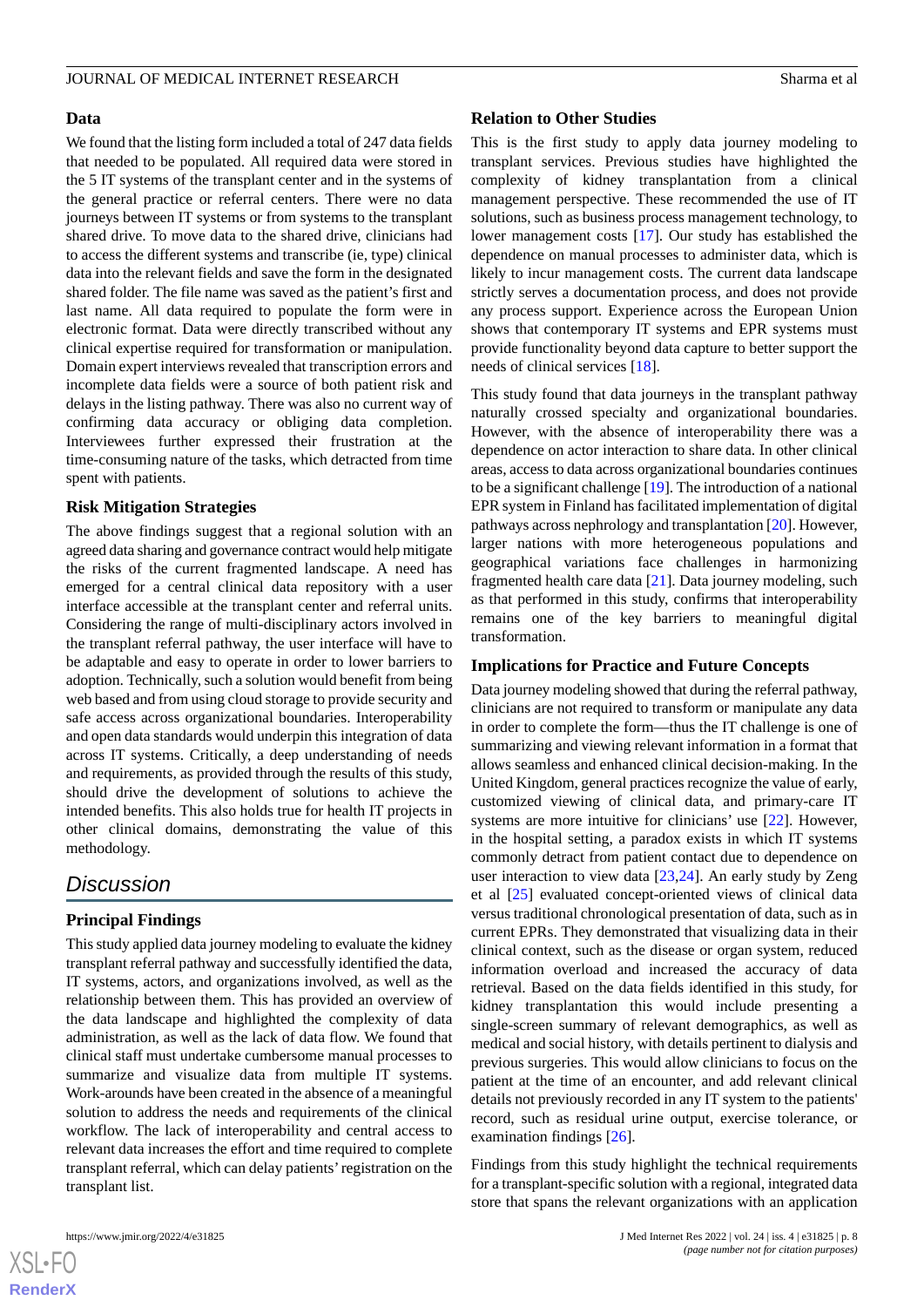processing interface that meets the needs and requirements of the clinical workflow [\(Figure 6](#page-8-0)). Separate data and application layers for health care IT may help overcome current interoperability barriers and enable development of modular service-specific solutions [\[27](#page-10-9)]. Centralized clinical data repositories may facilitate application of model-view-controller software development, giving individual clinical areas the opportunity to design views to suit their context [\[28](#page-10-10)]. Semantic interoperability across systems allows data to be readily exchanged, analyzed, and interpreted, and is a prerequisite for meaningful digital transformation. In contrast, digital data stored in isolated databases not only slows down medical progress, but also limits technological innovations such as real time analytics and the reuse of data for research. [[19](#page-10-1)[,26](#page-10-8)]. Solutions such as Fast Healthcare Interoperability Resources protocols and OpenEHR archetypes may address these challenges going forward, but development is still required before widespread adoption [\[29](#page-10-11),[30\]](#page-10-12).

<span id="page-8-0"></span>Figure 6. Conceptual overview of a proposed solution including a regional integrated data repository with a web-based clinical user interface. CV5: Clinical Vision 5; EPR: electronic patient record; GP: general practice; ICE: integrated clinical environment; IT: information technology; NHS: National Health Service; NHSBT ODT: National Health Service Organ Donation and Transplantation; PACS: picture archiving and communication system; Tx: transplant.



The Healthcare Information and Management Systems Society has defined digital maturity of individual health care providers based on capabilities, interoperability, and governance [[31\]](#page-10-13). However, due to the multicenter nature of transplant services, we found that digital maturity was limited by the least mature organization that formed part of delivering the service. Thus, even if the transplant center had an advanced and unified EPR system, the fact that patients were referred by other organizations unable to share data implied that clinical processes could not be adequately supported. Evaluating the potential impact of any novel solution should therefore be undertaken using interoperability frameworks [[32\]](#page-10-14). In addition, capturing quantitative data, such as the time taken to be added to the transplant waiting list, could provide a measure of impact.

Across health care, clinical data remains constrained to organizational boundaries, and new EPR procurement does not actively consider regional workflow or data sharing, reinforcing vendor lock-in [[33\]](#page-10-15). In response to this, NHS England launched the "Local Health and Care Record Exemplars," a project tasked with increasing clinical information sharing across primary, secondary, and social care within a region [\[34](#page-10-16),[35\]](#page-10-17). Transplantation may be an excellent use case for such interoperability initiatives to demonstrate value to clinicians,

[XSL](http://www.w3.org/Style/XSL)•FO **[RenderX](http://www.renderx.com/)**

policy-makers and, crucially, patients. Linked data will provide the basis for learning health systems that are intuitive to their populations' needs and inform timely interventions to improve long-term health and social care outcomes. [\[36](#page-10-18),[37\]](#page-10-19).

#### **Limitations of This Study**

A number of other models to evaluate health IT infrastructure exist. The data journey model and LOAD framework have been developed based on the UK health care context and were chosen as the most appropriate tools to use [\[38](#page-10-20)]. However, they have not been widely applied in other clinical areas, potentially because they rely heavily on domain expertise to provide input during the modeling process. In our case, the study was led by a clinical research fellow who was able to help bridge the gap between the clinical and academic stakeholders. Finally, this study looked at only a single regional transplant center. This leaves it unknown to what extent our findings would translate to other regions, warranting further investigation.

#### **Conclusion**

Complex clinical care pathways must be fully understood to allow meaningful solutions to be presented as part of digital transformation initiatives. Data journey modeling successfully provided valuable sociotechnical factors for health IT in kidney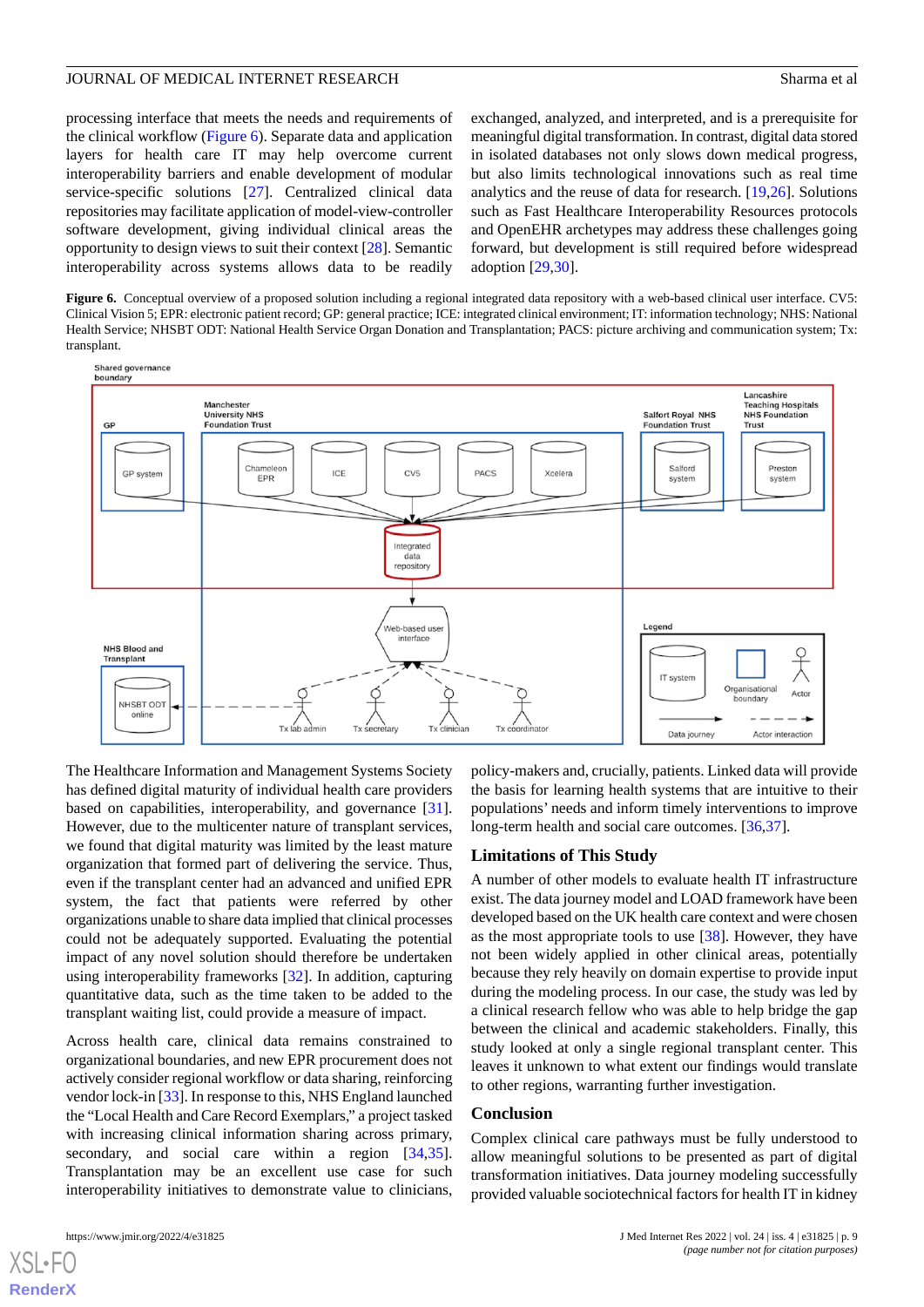## JOURNAL OF MEDICAL INTERNET RESEARCH Sharma et al

manipulated. Future solutions must consider regional interoperability, bespoke systems that meet clinical requirements, and automated processes that free clinical staff

from administrative burdens.

transplantation. It highlighted how a lack of interoperability led to time-consuming manual interaction with multiple systems to summarize data for transplant referral. Data crossed multiple organizational boundaries, and all movement of data depended on actor interaction, even though no data were transformed or

**Conflicts of Interest**

None declared.

## <span id="page-9-0"></span>**References**

- <span id="page-9-1"></span>1. Eleftheriou I, Embury S, Brass A. Data journey modelling: predicting risk for IT developments. In: The Practice of Enterprise Modeling. PoEM 2016. Lecture Notes in Business Information Processing. 2016 Oct 28 Presented at: 9th IFIP Working Conference on The Practice of Enterprise Modeling; Skovde, Sweden. Springer; 8-10 Nov 2016; Skovde, Sweden p. 72-86. [doi: [10.1007/978-3-319-48393-1\\_6\]](http://dx.doi.org/10.1007/978-3-319-48393-1_6)
- <span id="page-9-2"></span>2. Eleftheriou I. Data journey modelling: identifying cost and risk in large, complex, socio-technical systems. Manchester, United Kingdom: University of Manchester; 2019 Jul 26. URL: [https://www.research.manchester.ac.uk/portal/files/](https://www.research.manchester.ac.uk/portal/files/122867819/FULL_TEXT.PDF) [122867819/FULL\\_TEXT.PDF](https://www.research.manchester.ac.uk/portal/files/122867819/FULL_TEXT.PDF) [accessed 2022-04-14]
- <span id="page-9-3"></span>3. Eleftheriou I, Embury S, Moden R, Dobinson P, Brass A. Data journeys: Identifying social and technical barriers to data movement in large, complex organisations. J Biomed Inform 2018 Feb;78:102-122 [[FREE Full text](https://linkinghub.elsevier.com/retrieve/pii/S1532-0464(17)30271-X)] [doi: [10.1016/j.jbi.2017.12.001](http://dx.doi.org/10.1016/j.jbi.2017.12.001)] [Medline: [29223464\]](http://www.ncbi.nlm.nih.gov/entrez/query.fcgi?cmd=Retrieve&db=PubMed&list_uids=29223464&dopt=Abstract)
- <span id="page-9-4"></span>4. Dudley C, Harden P. Renal Association Clinical Practice Guideline on the assessment of the potential kidney transplant recipient. Nephron Clin Pract 2011;118 Suppl 1:c209-c224 [\[FREE Full text](https://www.karger.com?DOI=10.1159/000328070)] [doi: [10.1159/000328070](http://dx.doi.org/10.1159/000328070)] [Medline: [21555897\]](http://www.ncbi.nlm.nih.gov/entrez/query.fcgi?cmd=Retrieve&db=PubMed&list_uids=21555897&dopt=Abstract)
- <span id="page-9-5"></span>5. Staes C, Evans R, Narus S, Huff S, Sorensen J. System analysis and improvement in the process of transplant patient care. 2007 Presented at: MEDINFO 2007; 20-24 Aug, 2007; Brisbane, Australia p. 915-919.
- <span id="page-9-6"></span>6. Barcley M, Burnapp L. Transplant First: Timely Listing for Kidney Transplantation. NHS Kidney Care. 2013. URL: [https:/](https://www.england.nhs.uk/improvement-hub/wp-content/uploads/sites/44/2017/11/Transplant-First-Timely-Listing-for-Kidney-Transplantation.pdf) [/www.england.nhs.uk/improvement-hub/wp-content/uploads/sites/44/2017/11/](https://www.england.nhs.uk/improvement-hub/wp-content/uploads/sites/44/2017/11/Transplant-First-Timely-Listing-for-Kidney-Transplantation.pdf) [Transplant-First-Timely-Listing-for-Kidney-Transplantation.pdf](https://www.england.nhs.uk/improvement-hub/wp-content/uploads/sites/44/2017/11/Transplant-First-Timely-Listing-for-Kidney-Transplantation.pdf) [accessed 2021-07-25]
- <span id="page-9-7"></span>7. Pondrom S. The AJT report: news and issues that affect organ and tissue transplantation. Missing the mark: hospital-wide electronic medical record systems don't always accommodate transplantation's specific needs. Am J Transplant 2012 Jan;12(1):1-2 [\[FREE Full text\]](https://doi.org/10.1111/j.1600-6143.2011.03936.x) [doi: [10.1111/j.1600-6143.2011.03936.x](http://dx.doi.org/10.1111/j.1600-6143.2011.03936.x)] [Medline: [22244120](http://www.ncbi.nlm.nih.gov/entrez/query.fcgi?cmd=Retrieve&db=PubMed&list_uids=22244120&dopt=Abstract)]
- <span id="page-9-8"></span>8. Greenhalgh T, Wherton J, Papoutsi C, Lynch J, Hughes G, A'Court C, et al. Beyond Adoption: A New Framework for Theorizing and Evaluating Nonadoption, Abandonment, and Challenges to the Scale-Up, Spread, and Sustainability of Health and Care Technologies. J Med Internet Res 2017 Nov 01;19(11):e367 [\[FREE Full text](https://doi.org/10.2196/jmir.8775)] [doi: [10.2196/jmir.8775\]](http://dx.doi.org/10.2196/jmir.8775) [Medline: [29092808](http://www.ncbi.nlm.nih.gov/entrez/query.fcgi?cmd=Retrieve&db=PubMed&list_uids=29092808&dopt=Abstract)]
- <span id="page-9-10"></span><span id="page-9-9"></span>9. Buntin MB, Burke MF, Hoaglin MC, Blumenthal D. The benefits of health information technology: a review of the recent literature shows predominantly positive results. Health Aff (Millwood) 2011 Mar;30(3):464-471 [\[FREE Full text\]](http://content.healthaffairs.org/cgi/pmidlookup?view=long&pmid=21383365) [doi: [10.1377/hlthaff.2011.0178](http://dx.doi.org/10.1377/hlthaff.2011.0178)] [Medline: [21383365\]](http://www.ncbi.nlm.nih.gov/entrez/query.fcgi?cmd=Retrieve&db=PubMed&list_uids=21383365&dopt=Abstract)
- <span id="page-9-11"></span>10. Brender J, Ammenwerth E, Nykänen P, Talmon J. Factors influencing success and failure of health informatics systems--a pilot Delphi study. Methods Inf Med 2006;45(1):125-136. [Medline: [16482383](http://www.ncbi.nlm.nih.gov/entrez/query.fcgi?cmd=Retrieve&db=PubMed&list_uids=16482383&dopt=Abstract)]
- <span id="page-9-12"></span>11. Murray E, Hekler EB, Andersson G, Collins LM, Doherty A, Hollis C, et al. Evaluating Digital Health Interventions: Key Questions and Approaches. Am J Prev Med 2016 Nov;51(5):843-851 [\[FREE Full text](http://europepmc.org/abstract/MED/27745684)] [doi: [10.1016/j.amepre.2016.06.008\]](http://dx.doi.org/10.1016/j.amepre.2016.06.008) [Medline: [27745684](http://www.ncbi.nlm.nih.gov/entrez/query.fcgi?cmd=Retrieve&db=PubMed&list_uids=27745684&dopt=Abstract)]
- <span id="page-9-13"></span>12. Zheng L, Yang T, Pardo T, Jiang Y. Understanding the "boundary" in information sharing and integration. 2015 Presented at: 42nd Hawaii International Conference on System Sciences. IEEE; 2009; Hawaii, USA. [doi: [10.1109/hicss.2009.481\]](http://dx.doi.org/10.1109/hicss.2009.481)
- <span id="page-9-14"></span>13. Organ Donation and Transplantation Activity Report 2018/19. NHS Blood and Transplant. URL: [https://nhsbtdbe.](https://nhsbtdbe.blob.core.windows.net/umbraco-assets-corp/19220/activity-report-2019-2020.pdf) [blob.core.windows.net/umbraco-assets-corp/19220/activity-report-2019-2020.pdf](https://nhsbtdbe.blob.core.windows.net/umbraco-assets-corp/19220/activity-report-2019-2020.pdf) [accessed 2021-07-26]
- <span id="page-9-15"></span>14. Kitzmiller R, Hunt E, Sproat SB. Adopting best practices: "Agility" moves from software development to healthcare project management. Comput Inform Nurs 2006;24(2):75-82; quiz 83. [doi: [10.1097/00024665-200603000-00005](http://dx.doi.org/10.1097/00024665-200603000-00005)] [Medline: [16554690](http://www.ncbi.nlm.nih.gov/entrez/query.fcgi?cmd=Retrieve&db=PubMed&list_uids=16554690&dopt=Abstract)]
- <span id="page-9-16"></span>15. Špundak M. Mixed Agile/Traditional Project Management Methodology – Reality or Illusion? Procedia - Social and Behavioral Sciences 2014 Mar;119:939-948. [doi: [10.1016/j.sbspro.2014.03.105\]](http://dx.doi.org/10.1016/j.sbspro.2014.03.105)
- 16. Ap Dafydd D, Williamson R, Blunt P, Blunt DM. Development of training-related health care software by a team of clinical educators: their experience, from conception to piloting. Adv Med Educ Pract 2016;7:635-640 [\[FREE Full text\]](https://dx.doi.org/10.2147/AMEP.S108426) [doi: [10.2147/AMEP.S108426](http://dx.doi.org/10.2147/AMEP.S108426)] [Medline: [27853396](http://www.ncbi.nlm.nih.gov/entrez/query.fcgi?cmd=Retrieve&db=PubMed&list_uids=27853396&dopt=Abstract)]
- 17. Andellini M, Fernandez Riesgo S, Morolli F, Ritrovato M, Cosoli P, Petruzzellis S, et al. Experimental application of Business Process Management technology to manage clinical pathways: a pediatric kidney transplantation follow up case. BMC Med Inform Decis Mak 2017 Nov 03;17(1):151 [[FREE Full text\]](https://bmcmedinformdecismak.biomedcentral.com/articles/10.1186/s12911-017-0546-x) [doi: [10.1186/s12911-017-0546-x](http://dx.doi.org/10.1186/s12911-017-0546-x)] [Medline: [29100512](http://www.ncbi.nlm.nih.gov/entrez/query.fcgi?cmd=Retrieve&db=PubMed&list_uids=29100512&dopt=Abstract)]

[XSL](http://www.w3.org/Style/XSL)•FO **[RenderX](http://www.renderx.com/)**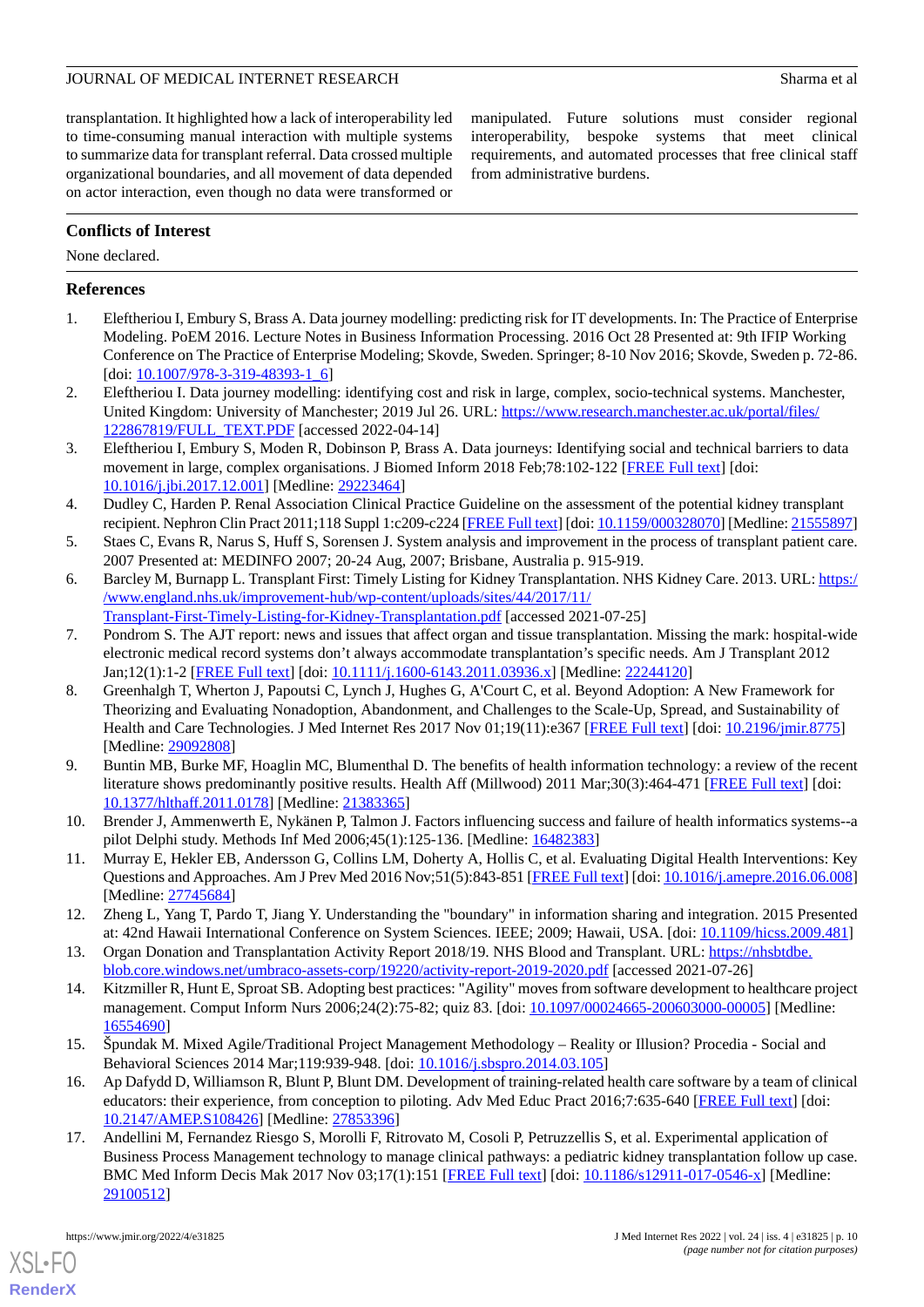## JOURNAL OF MEDICAL INTERNET RESEARCH Sharma et al

- <span id="page-10-0"></span>18. Stroetmann K, Artmann J, Stroetmann V. Developing national eHealth infrastructures: results and lessons from Europe. 2011 Presented at: AMIA Annual Symposium Proceedings; 22-26 Oct 2011; Washington, USA.
- <span id="page-10-2"></span><span id="page-10-1"></span>19. Lehne M, Sass J, Essenwanger A, Schepers J, Thun S. Why digital medicine depends on interoperability. NPJ Digit Med 2019;2:79 [[FREE Full text](https://doi.org/10.1038/s41746-019-0158-1)] [doi: [10.1038/s41746-019-0158-1\]](http://dx.doi.org/10.1038/s41746-019-0158-1) [Medline: [31453374](http://www.ncbi.nlm.nih.gov/entrez/query.fcgi?cmd=Retrieve&db=PubMed&list_uids=31453374&dopt=Abstract)]
- <span id="page-10-3"></span>20. Savikko J, Rauta V. Implementing eHealth in Kidney Transplantation in Finland. Transplant Proc 2019 Mar;51(2):464-465. [doi: [10.1016/j.transproceed.2019.01.064](http://dx.doi.org/10.1016/j.transproceed.2019.01.064)] [Medline: [30879568\]](http://www.ncbi.nlm.nih.gov/entrez/query.fcgi?cmd=Retrieve&db=PubMed&list_uids=30879568&dopt=Abstract)
- <span id="page-10-4"></span>21. Iroju O, Soriyan A, Gambo I, Olaleke J. Interoperability in healthcare: benefits, challenges and resolutions. International Journal of Innovation and Applied Studies 2013;3(1):262-270.
- <span id="page-10-5"></span>22. Benson T. Why general practitioners use computers and hospital doctors do not—Part 1: incentives. BMJ 2002 Nov 09;325(7372):1086-1089 [[FREE Full text](http://europepmc.org/abstract/MED/12424171)] [Medline: [12424171](http://www.ncbi.nlm.nih.gov/entrez/query.fcgi?cmd=Retrieve&db=PubMed&list_uids=12424171&dopt=Abstract)]
- <span id="page-10-6"></span>23. Westbrook JI, Ampt A, Kearney L, Rob MI. All in a day's work: an observational study to quantify how and with whom doctors on hospital wards spend their time. Med J Aust 2008 May 05;188(9):506-509. [Medline: [18459920](http://www.ncbi.nlm.nih.gov/entrez/query.fcgi?cmd=Retrieve&db=PubMed&list_uids=18459920&dopt=Abstract)]
- <span id="page-10-7"></span>24. Mathews SC, McShea MJ, Hanley CL, Ravitz A, Labrique AB, Cohen AB. Digital health: a path to validation. NPJ Digit Med 2019;2:38 [[FREE Full text](http://europepmc.org/abstract/MED/31304384)] [doi: [10.1038/s41746-019-0111-3\]](http://dx.doi.org/10.1038/s41746-019-0111-3) [Medline: [31304384](http://www.ncbi.nlm.nih.gov/entrez/query.fcgi?cmd=Retrieve&db=PubMed&list_uids=31304384&dopt=Abstract)]
- <span id="page-10-8"></span>25. Zeng Q, Cimino JJ, Zou KH. Providing concept-oriented views for clinical data using a knowledge-based system: an evaluation. J Am Med Inform Assoc 2002;9(3):294-305 [\[FREE Full text](http://europepmc.org/abstract/MED/11971890)] [doi: [10.1197/jamia.m1008](http://dx.doi.org/10.1197/jamia.m1008)] [Medline: [11971890\]](http://www.ncbi.nlm.nih.gov/entrez/query.fcgi?cmd=Retrieve&db=PubMed&list_uids=11971890&dopt=Abstract)
- <span id="page-10-9"></span>26. Topol E. The Topol review: preparing the healthcare workforce to deliver the digital future. Health Education England. 2019. URL: <https://topol.hee.nhs.uk/wp-content/uploads/HEE-Topol-Review-2019.pdf> [accessed 2021-07-26]
- <span id="page-10-10"></span>27. Garde S, Knaup P, Hovenga E, Heard S. Towards semantic interoperability for electronic health records. Methods Inf Med 2007;46(3):332-343. [doi: [10.1160/ME5001\]](http://dx.doi.org/10.1160/ME5001) [Medline: [17492120\]](http://www.ncbi.nlm.nih.gov/entrez/query.fcgi?cmd=Retrieve&db=PubMed&list_uids=17492120&dopt=Abstract)
- <span id="page-10-11"></span>28. Johnson CM, McIlwain S, Gray O, Willson B, Vorderstrasse A. Creating a sustainable collaborative consumer health application for chronic disease self-management. J Biomed Inform 2017 Jul;71:198-206 [\[FREE Full text\]](https://linkinghub.elsevier.com/retrieve/pii/S1532-0464(17)30127-2) [doi: [10.1016/j.jbi.2017.06.004](http://dx.doi.org/10.1016/j.jbi.2017.06.004)] [Medline: [28600025\]](http://www.ncbi.nlm.nih.gov/entrez/query.fcgi?cmd=Retrieve&db=PubMed&list_uids=28600025&dopt=Abstract)
- <span id="page-10-13"></span><span id="page-10-12"></span>29. Saripalle R, Runyan C, Russell M. Using HL7 FHIR to achieve interoperability in patient health record. J Biomed Inform 2019 Jun;94:103188 [\[FREE Full text\]](https://linkinghub.elsevier.com/retrieve/pii/S1532-0464(19)30106-6) [doi: [10.1016/j.jbi.2019.103188](http://dx.doi.org/10.1016/j.jbi.2019.103188)] [Medline: [31063828\]](http://www.ncbi.nlm.nih.gov/entrez/query.fcgi?cmd=Retrieve&db=PubMed&list_uids=31063828&dopt=Abstract)
- 30. Christensen B, Ellingsen G. Evaluating Model-Driven Development for large-scale EHRs through the openEHR approach. Int J Med Inform 2016 May;89:43-54. [doi: [10.1016/j.ijmedinf.2016.02.004\]](http://dx.doi.org/10.1016/j.ijmedinf.2016.02.004) [Medline: [26980358](http://www.ncbi.nlm.nih.gov/entrez/query.fcgi?cmd=Retrieve&db=PubMed&list_uids=26980358&dopt=Abstract)]
- <span id="page-10-15"></span><span id="page-10-14"></span>31. Cresswell K, Sheikh A, Krasuska M, Heeney C, Franklin BD, Lane W, et al. Reconceptualising the digital maturity of health systems. Lancet Digit Health 2019 Sep;1(5):e200-e201 [[FREE Full text](https://linkinghub.elsevier.com/retrieve/pii/S2589-7500(19)30083-4)] [doi: [10.1016/S2589-7500\(19\)30083-4\]](http://dx.doi.org/10.1016/S2589-7500(19)30083-4) [Medline: [33323267](http://www.ncbi.nlm.nih.gov/entrez/query.fcgi?cmd=Retrieve&db=PubMed&list_uids=33323267&dopt=Abstract)]
- <span id="page-10-16"></span>32. Carvalho JV, Rocha, Abreu A. Maturity Models of Healthcare Information Systems and Technologies: a Literature Review. J Med Syst 2016 Apr 15;40(6):131. [doi: [10.1007/s10916-016-0486-5\]](http://dx.doi.org/10.1007/s10916-016-0486-5)
- <span id="page-10-17"></span>33. Panch T, Mattie H, Celi LA. The "inconvenient truth" about AI in healthcare. NPJ Digit Med 2019;2:77 [[FREE Full text](http://europepmc.org/abstract/MED/31453372)] [doi: [10.1038/s41746-019-0155-4](http://dx.doi.org/10.1038/s41746-019-0155-4)] [Medline: [31453372\]](http://www.ncbi.nlm.nih.gov/entrez/query.fcgi?cmd=Retrieve&db=PubMed&list_uids=31453372&dopt=Abstract)
- <span id="page-10-18"></span>34. Scott P, Dunscombe R, Evans D, Mukherjee M, Wyatt J. Learning health systems need to bridge the 'two cultures' of clinical informatics and data science. J Innov Health Inform 2018 Jun 15;25(2):126-131 [[FREE Full text](http://dx.doi.org/10.14236/jhi.v25i2.1062)] [doi: [10.14236/jhi.v25i2.1062](http://dx.doi.org/10.14236/jhi.v25i2.1062)] [Medline: [30398454\]](http://www.ncbi.nlm.nih.gov/entrez/query.fcgi?cmd=Retrieve&db=PubMed&list_uids=30398454&dopt=Abstract)
- <span id="page-10-19"></span>35. Castle-Clarke S, Hutchings R. Achieving a digital NHS. Nuffield Trust. URL: [https://www.nuffieldtrust.org.uk/research/](https://www.nuffieldtrust.org.uk/research/achieving-a-digital-nhs-lessons-for-national-policy-from-the-acute-sector) [achieving-a-digital-nhs-lessons-for-national-policy-from-the-acute-sector](https://www.nuffieldtrust.org.uk/research/achieving-a-digital-nhs-lessons-for-national-policy-from-the-acute-sector) [accessed 2021-07-26]
- <span id="page-10-20"></span>36. Ainsworth J, Buchan I. Combining Health Data Uses to Ignite Health System Learning. Methods Inf Med 2015;54(6):479-487. [doi: [10.3414/ME15-01-0064\]](http://dx.doi.org/10.3414/ME15-01-0064) [Medline: [26395036\]](http://www.ncbi.nlm.nih.gov/entrez/query.fcgi?cmd=Retrieve&db=PubMed&list_uids=26395036&dopt=Abstract)
- 37. Benson T, Grieve G. Principles of Health Interoperability. In: Principles of Health Interoperability SNOMED CT, HL7 and FHIR. Switzerland: Springer; 2016.
- 38. Cresswell K, Williams R, Sheikh A. Developing and Applying a Formative Evaluation Framework for Health Information Technology Implementations: Qualitative Investigation. J Med Internet Res 2020 Jun 10;22(6):e15068 [[FREE Full text\]](https://www.jmir.org/2020/6/e15068/) [doi: [10.2196/15068](http://dx.doi.org/10.2196/15068)] [Medline: [32519968\]](http://www.ncbi.nlm.nih.gov/entrez/query.fcgi?cmd=Retrieve&db=PubMed&list_uids=32519968&dopt=Abstract)

## **Abbreviations**

**EHR:** electronic patient record **GP:** general practice **IT:** information technology **LOAD:** landscape, organizations, actors, data **NHS:** National Health Service